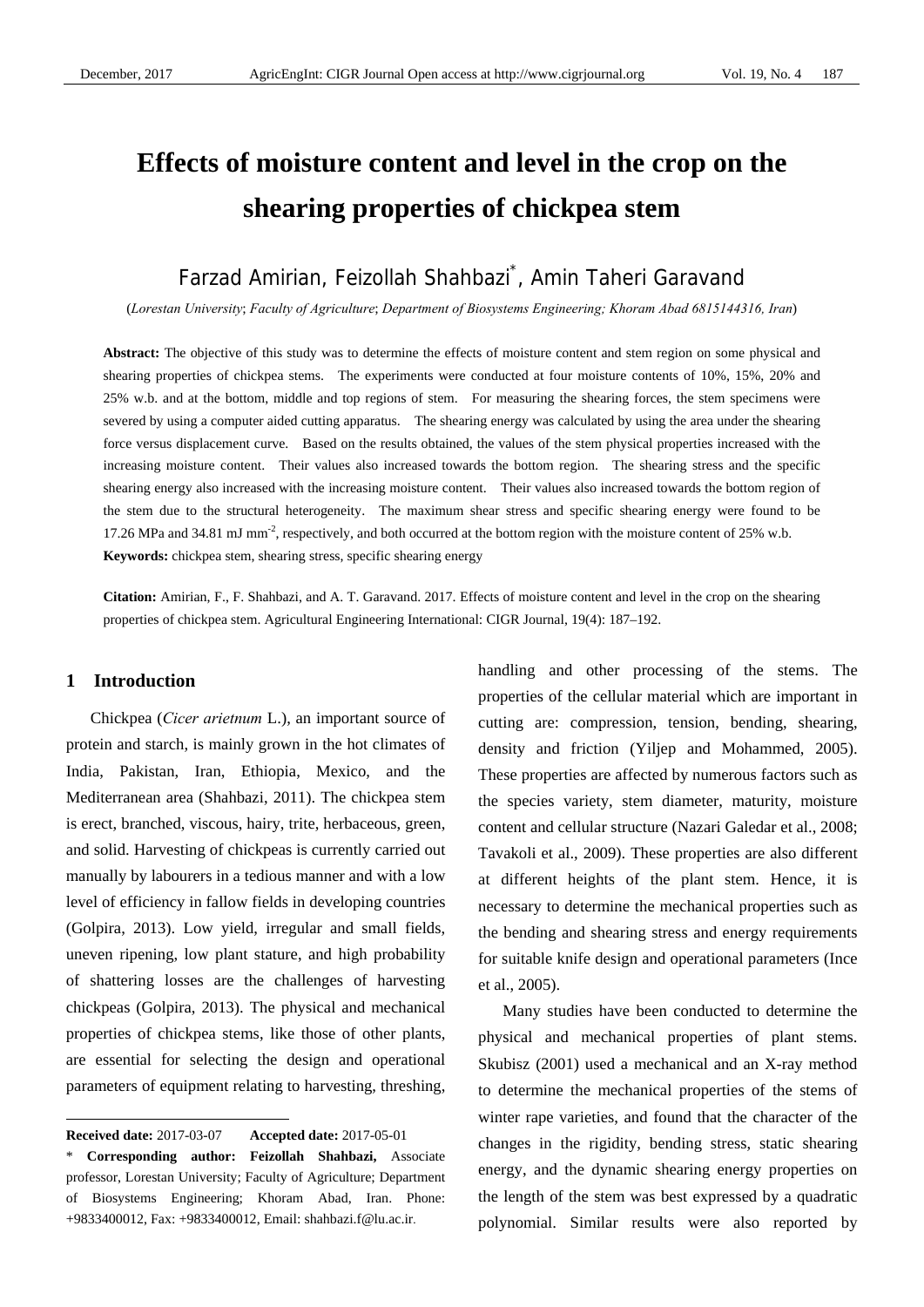Grundas and Skubisz (2008) on rape stem and Skubisz (2002) on pea stem. Chen et al. (2004) found that the average values of the maximum force and the total cutting energy for hemp were 243 N and 2.1 J, respectively. Nazari Galedar et al. (2008) reported that the maximum shear strength and shearing energy for alfalfa stem were 28.16 MPa and 345.80 mJ, respectively. Tavakoli et al. (2009) found that the values of the physical properties (major and minor diameter, thickness of stem, cross-section area of wall, second moment of area and mass per unit length) of barley straw increased with increasing moisture content. The physical properties also increased towards the stem third internode position. Esehaghbeygi et al. (2009) reported that the bending stress and Young's modulus of canola stems decreased as the moisture content increased while, the specific shearing energy increased with increasing the stem moisture content. Similar results were also reported by Shahbazi et al. (2011) on safflower stalk.

However, detailed measurements of engineering properties of chickpea stem and variations in physical and mechanical properties at various levels of moisture content and stem region have not been investigated. Therefore, the objective of this study was to investigate the effects of moisture content and stem region on some geometric properties, namely: stem average diameter, stem cross-sectional area and second moment of area and some mechanical properties, namely: shearing stress and specific shearing energy of chickpea stems.

# **2 Materials and methods**

The chickpea (var. *Arman*) used for the present study is one of the prevalent varieties of chickpea in Iran and was obtained from the farms in the Lorestan province, Iran, during the summer season in 2015. After attaining optimum maturity, the chickpea stem samples were collected and then the pods and the leaves were removed from the stem. The diameter of the chickpea stems decreased towards the top of the plant; therefore, stem shows different physical and mechanical properties at different heights due to the variable cross-sectional areas. For this reason, the stems, below primary branch, were equally divided into three regions as top (A), middle (B),

and bottom (C) (Figure 1) after removing approximately 10 mm lengths (region D in Figure 1) from the bottom end (from the growth and root region of the stems). For each stem specimen, its diameter (average diameter at the midpoint) was measured, and then the cross-section area and second moment of area were calculated.



Note: A. top region, B. middle region, C. bottom region and D. woody region. Figure 1 Diagram of chickpea stems identifying regions:

ASABE 358.2DEC 98 was used to determine the average moisture content of the chickpea stems (ASABE, 2008). The initial moisture content of the specimens was determined to be 8.99% (wet basis). Specimen samples with higher moisture contents were prepared by adding calculated amounts of distilled water to wet the specimens which were sealed in separate polyethylene bags and stored in a cold store at 5ºC for 10 days (Tavakoli et al., 2009). Before starting each test, the required amounts of stems were allowed to warm up to room temperature. The experiments were conducted at moisture levels of 10%, 15%, 20% and 25% w.b. The field measurements showed that the chickpea stem moisture content was in the range of 15 to 25% (w.b), at the harvesting time.

The mechanical properties of chickpea stems were assessed using a proprietary tension/compression testing machine (Instron Universal Testing Machine /SMT-5, SANTAM Company, Tehran, Iran) similar to those described by Nazari Galedar et al. (2008), Tavakoli et al.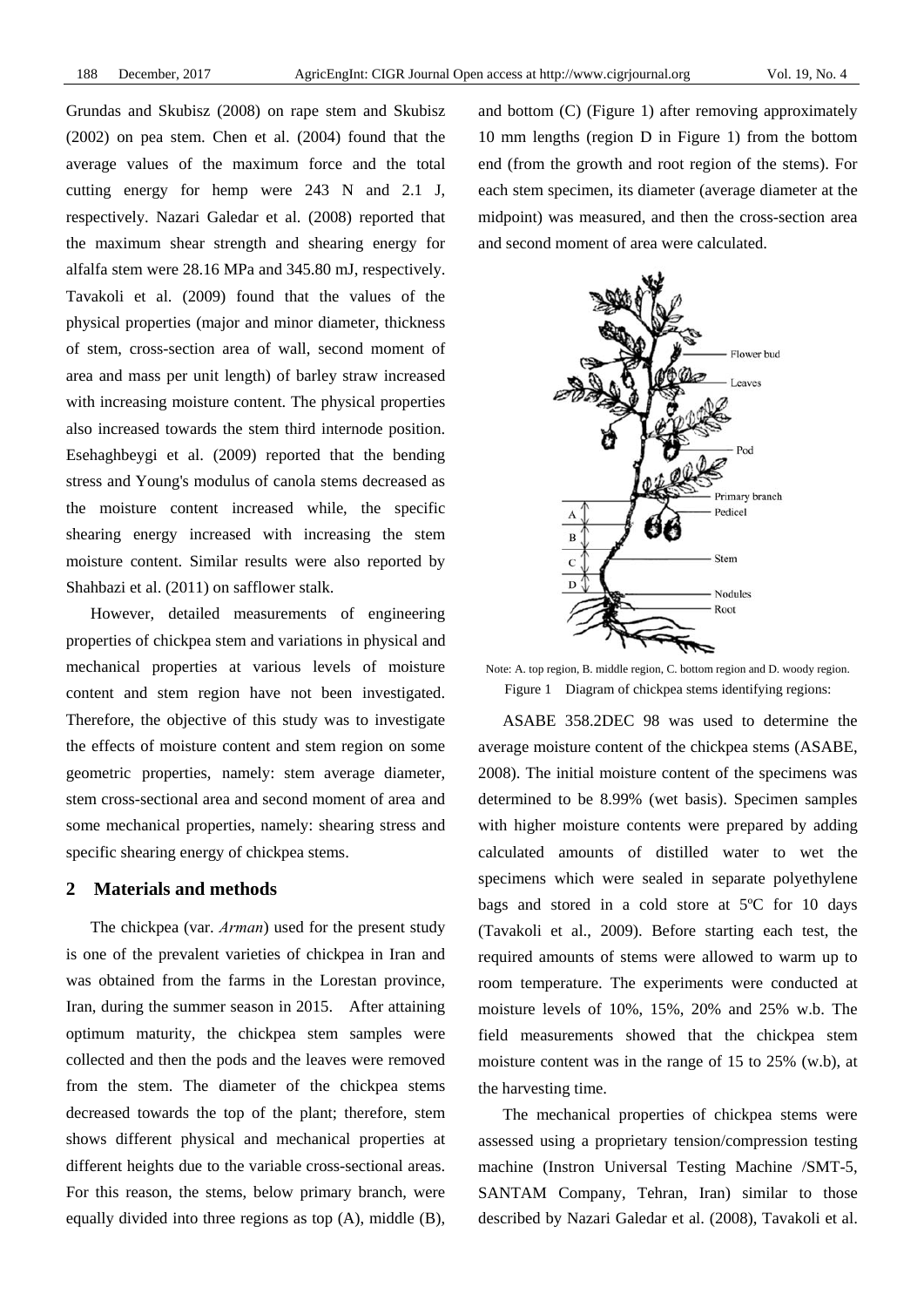(2009), Shahbazi and Nazari Galedar, (2010), Shahbazi et al. (2011) and Shahbazi (2012). The shear stress was measured in double shear using a shear box (Figure 2) consisting of two fixed parallel hardened steel plates spaced 5 mm apart, between which a third plate can slide freely in a close sliding fit. A series of holes with were drilled through the plates to accommodate the stems of differing diameter. Shear force was applied to the stem specimens by mounting the shear box on the tension/ compression testing machine. A few idle runs without stems were also performed before running the main testes to account and eliminate the influence of the frictional resistance between the sliding plate and fixed plates of shear apparatus on the experimental values. The sliding plate was loaded at a rate of 10 mm  $min^{-1}$  and the applied force was measured by a strain-gauge load cell and a force-time record obtained up to the specimen failure. The shear failure stress (or ultimate shear strength), *τs* (MPa), of the specimens was calculated from the following Equation:

$$
\tau_s = \frac{F_s}{2A} \tag{1}
$$

where,  $F_s$  is the shear force at failure (N); and *A* is the cross-sectional area of the stem at shearing plane  $\text{(mm}^2)$ .



Figure 2 Apparatus for measurement of shearing stress of chickpea stem

The shearing energy was calculated by using the area under the curves of shear force and displacement (Chen et al., 2004). For this case, the area under the curve was divided into the basic geometrical shapes and the area was calculated using the force and displacement data and a standard computer program (version 5, SMT Machine Linker, software, SANTAM Company, Tehran, Iran). The specific shearing energy,  $E_{sc}$  (mJ mm<sup>-2</sup>), was found by the following Equation:

$$
E_{sc} = \frac{E_s}{A} \tag{2}
$$

where,  $E_s$  is the shearing energy (mJ).

In this study, the effects of stem moisture contents (at: 10%, 15%, 20% and 25% wet basis) and stem regions (at: top, middle and bottom regions) on the physical and mechanical properties of chickpea stems were studied. A factorial test with two factors and 20 replications with the base of completely randomized experimental design were used in this study. Experimental data were analysed using analysis of variance (ANOVA) and the means were separated at the 5% probability level applying Duncan's multiple range tests in SPSS 15 software.

# **3 Results and discussion**

#### **3.1 Geometric properties**

The mean values for the geometric properties of the chickpea stem are presented in Table 1. The moisture content had little effect on the geometric properties of chickpea stem. As the increase of moisture content, the geometric properties generally increased. The effects of moisture content on the stem average diameter, stem cross-sectional area and second moment of area were not significant at 5% probability level. The geometric properties also increased towards the bottom region of the stem. The values of all geometric properties studied at the bottom, middle and top stem regions had significant differences (*P*<0.05). Similar increasing trends for stem diameter, wall cross-sectional area and second moment of area towards the lower level of crop were reported by O'Dogherty et al. (1995) for wheat straw, Nazari Galedar et al. (2008) for alfalfa stem, Tavakoli et al. (2009) for wheat straw, and Shahbazi et al. (2011) for safflower stalk.

**Table 1 Effects of moisture content and stem region on the geometric properties of the chickpea stem** 

| Independent variable |               | Geometric property |                    |                  |
|----------------------|---------------|--------------------|--------------------|------------------|
|                      |               | $d_s$ . mm         | $A, \text{mm}^2$   | $I, \text{mm}^4$ |
|                      | 10            | $4.02 c^*$         | 12.67 <sub>h</sub> | 12.81 h          |
| Moisture             | 15            | 5.04 <sub>b</sub>  | 19.86 a            | 31.41 ab         |
| content, %           | 20            | 5.36 ab            | 22.55a             | 40.49a           |
|                      | 25            | 6.01a              | 28.37 a            | 64.09 a          |
| Stem region          | <b>Bottom</b> | 7.06 a             | 39.13a             | 121.89 a         |
|                      | Middle        | 5.10 <sub>b</sub>  | 20.34h             | 32.93h           |
|                      | Top           | 4.12h              | 13.32 h            | 14.14h           |

Note: \*- a– c-means followed by different letters are significantly different from other in the same row ( $P<0.05$ ).  $d_s$  – stem diameter,  $A$  – cross-section area of stem, *I* – second moment of area.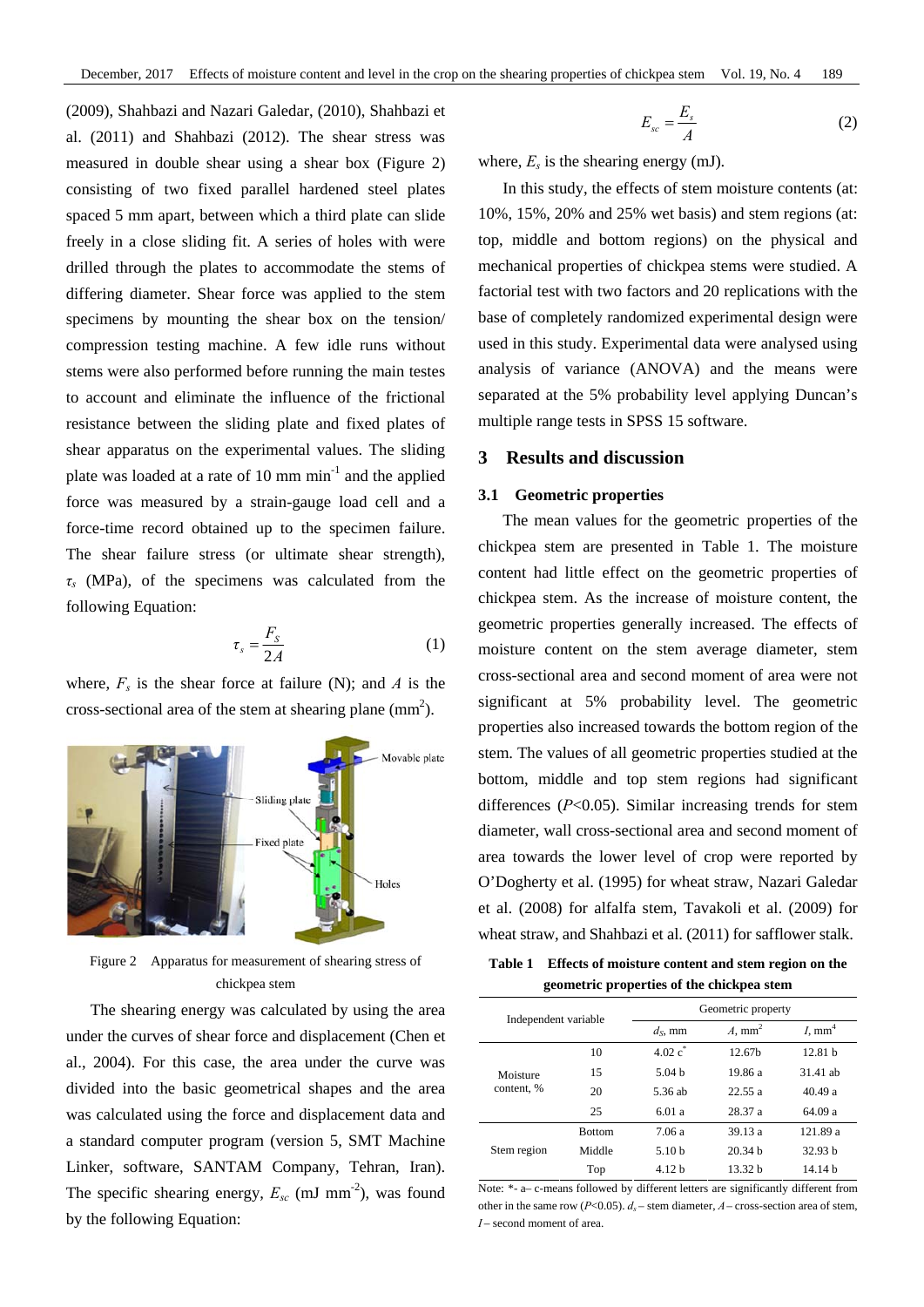#### **3.2 Shearing properties**

### 3.2.1 Shearing Stress

The shearing stress of the chickpea stem was evaluated as a function of moisture content and stem region. The moisture content and stem region had significant effects on the bending stress at 1% probability level (Table 2). The interaction effect of moisture content and stem region on the bending stress was not statistically significant (*P*>0.05).

**Table 2 Results of analyses of variance (Mean Square Error) for the shearing properties of the chickpea stem** 

| Source                    | Dependent Variable       | Df             | Mean Square | F value               |
|---------------------------|--------------------------|----------------|-------------|-----------------------|
| Moisture<br>content $(M)$ | Shearing stress          | 3              | 195.204     | $34.150**$            |
|                           | Specific shearing energy | 3              | 308.740     | $15.215***$           |
| Stem region<br>(R)        | Shearing stress          | $\overline{c}$ | 94.743      | $16.575***$           |
|                           | Specific shearing energy | $\mathfrak{D}$ | 503.716     | 24.824**              |
| $M \times R$              | Shearing stress          | 6              | 3.893       | $0.681$ <sup>ns</sup> |
|                           | Specific shearing energy | 6              | 23.965      | $1.181$ <sup>ns</sup> |
| Error                     | Shearing stress          | 24             | 5.716       |                       |
|                           | Specific shearing energy | 24             | 20.292      |                       |

Note: \*\*-Significant at 1%level. \* - Significant at 5%level. <sup>ns</sup> - not Significant.

The shearing stress of the chickpea stems increased with the increase of moisture content (Table 3). Similar results were also reported by most previous researchers (Annoussamy et al., 2000; Nazari Galedar et al., 2008; Tavakoli et al., 2009). The average values for the shearing stress varied from 3.18 to 13.29 MPa, by increasing the moisture content from 10% to 25%, showing that the shearing stress at the highest moisture content was approximately four times higher than that of the lowest moisture content. In addition, according to the Duncan multiple range tests, the values for the shearing stress were completely different for the distinct moisture contents, but only at moisture contents less than 20%; there were no statistically significant differences at moisture contents of higher than 20% (Table 3).

From Table 3, it is seen that shearing stress decreased when moving from the bottom of the stems to the top. This result had a good correlation with the results reported by Ince et al. (2005), and Nazari Galedar et al. (2008). The average values for the shearing stress were found to be 11.54, 8.10, and 5.90 MPa for the bottom, middle, and top regions, respectively (Table 3). The chickpea stem has a hard structure because of the high cellulose content. The top regions of plant stem have the

lowest amount of cellulose (Annoussamy et al., 2000). Therefore, the shearing stress of the bottom region is higher than that of the middle and top regions of the stem. In addition, according to the Duncan's multiple range tests, the values for the shearing stress were completely different for the distinct stem regions (Table 3).

**Table 3 Effects of moisture content and stem region on the shearing properties of the chickpea stem** 

| Independent variable |               | Shearing property    |                                |  |
|----------------------|---------------|----------------------|--------------------------------|--|
|                      |               | $\tau_{\rm s}$ , MPa | $E_{sc}$ , mJ mm <sup>-2</sup> |  |
|                      | 10            | 3.18c                | 9.83c                          |  |
| Moisture             | 15            | 6.73h                | 12.39 <sub>bc</sub>            |  |
| content, %           | 20            | 11.81 a              | 15.18 <sub>b</sub>             |  |
|                      | 25            | 13.29 a              | 23.33 a                        |  |
| Stem region          | <b>Bottom</b> | 11.54a               | 22.11a                         |  |
|                      | Middle        | 8.10 <sub>b</sub>    | 14.16 <sub>b</sub>             |  |
|                      | Top           | 5.92c                | 9.28c                          |  |

Note: \*- a– c-means followed by different letters are significantly different from other in the same column ( $P<0.05$ ),  $\tau_s$  – shearing stress, and  $E_{sc}$  – specific shearing energy.

Figure 3 presented the relationship between the shearing stress and moisture content for all the stem regions. As moisture content of the stem increased, the shearing stress increased in all the regions (Figure 3). In Figure 3, the greatest shearing stress was obtained as 17.26 MPa in the bottom region at the moisture content of 25% of stem, while the lowest shearing stress was found to be 1.61 MPa in the top region at a moisture content of 10%. The shearing stress decreased towards the top region of the stem in all the moisture contents. The differences in the values for the shearing stress in the intermediate stem regions also diminished as the moisture content decreased. It was found that the shearing stress of chickpea stems increased as a polynomial function of their moisture content for all the regions. The following relationships were found between the shearing stress  $(\tau_s, MPa)$  and moisture content (*M*, %), for each stem region:

$$
\tau_s = -0.028M^2 + 1.510M - 10.93 \quad R^2 = 0.985
$$
  
for: Top region (3)

$$
\tau_s = -0.016M^2 + 1.328M - 9.018 \quad R^2 = 0.970
$$
  
for: Top region (4)

$$
\tau_s = -0.017M^2 + 1.451M - 7.982 \quad R^2 = 0.994
$$
  
for: Top region (5)

All the indexes are significant at the level of 99.99%.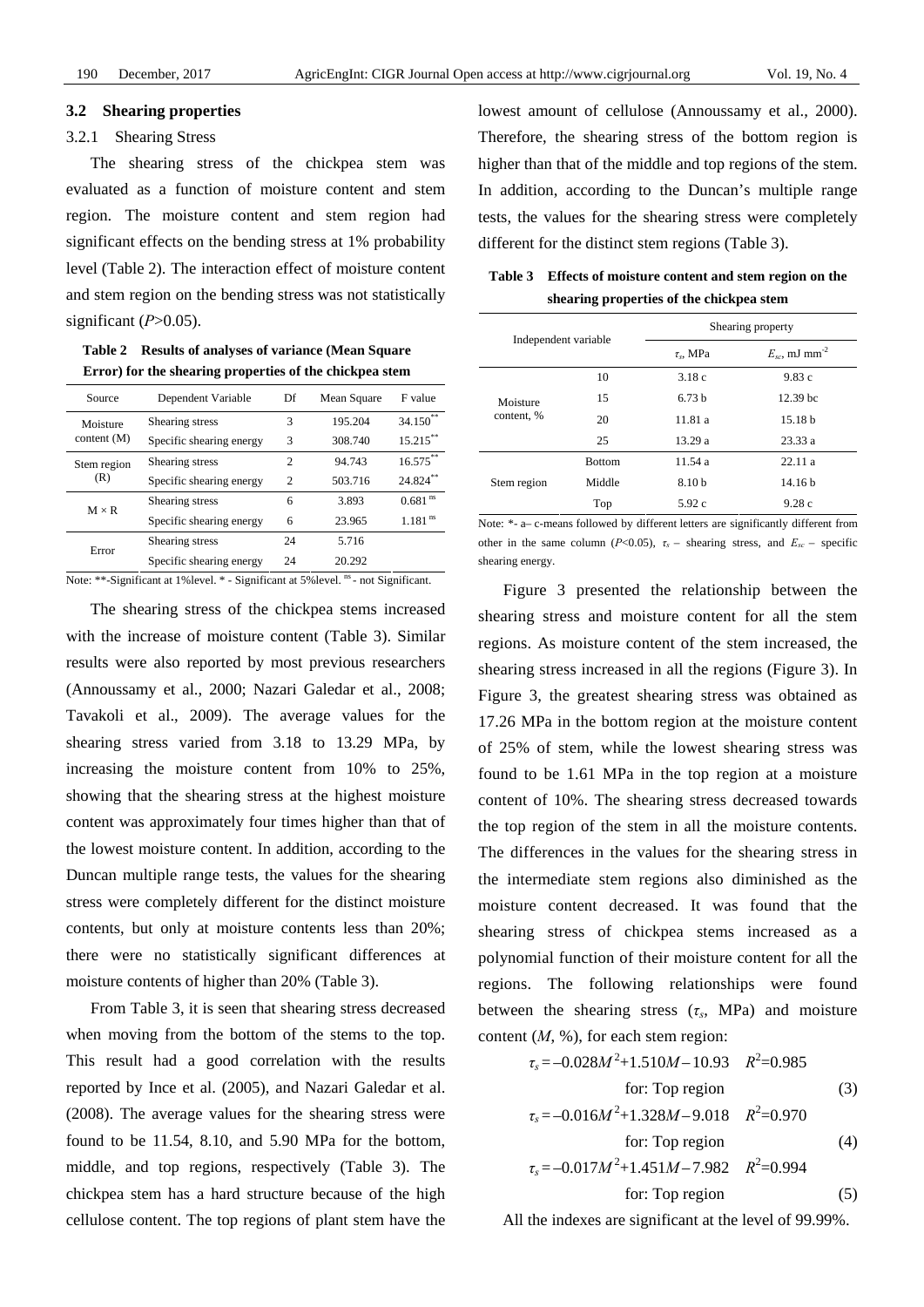

Figure 3 The changes of shear stress of chickpea stems with moisture content according to the stem regions

# 3.2.2 Specific shearing energy

The values of the specific shearing energy of the chickpea stem were significantly affected by moisture content and stem region (*P*<0.01). However, the interaction effect of moisture content and stem region on the specific shearing energy was not statistically significant (*P*>0.05) (Table 2). The specific shearing energy requirement increased with increasing stem moisture content (Table 3). This effect of moisture content was also reported by Annoussamy et al. (2000) for wheat straw, Chen et al. (2004) for hemp stem, Ince et al. (2005) for sunflower stem, and Nazari Galedar et al. (2008) for alfalfa stem. The mean values of specific shearing energy varied from 9.93 to 23.33 mJ mm<sup>-2</sup> when moisture content changed from 10 to 25% (Table 3). The reason for this difference may be expressed as the viscous damping effect of moisture.

The specific shearing energy decreased towards the top region of the stem (Table 3). The specific shearing energy values varied from 5.61 to 14.98, 9.90 to 20.21, and 13.99 to 34.81 mJ mm<sup>-2</sup> for the top, middle and bottom regions, respectively, at the different moisture contents that were studied in this research. This energy was greater in the bottom regions because of the accumulation of more mature fibres in the stem (Ince et al., 2005). According to the Duncan multiple range test results, these values were different from each other for the distinct stem regions, but the effect of moisture content was only significant at above 20% (Table 3).

Figure 4 showed the variation of specific shearing energy with moisture content for all the stem regions. The values of the interaction between moisture content and stem region on the specific shearing energy (Figure 4), varied from  $5.61$  to  $34.81$  mJ mm<sup>-2</sup>. The minimum shearing energy  $(5.61 \text{ mJ mm}^2)$  obtained for the top region with the lowest moisture content (10%), and the maximum shearing energy  $(34.81 \text{ mJ mm}^{-2})$  obtained for the bottom region with the highest moisture content (25%). The models fitted to the data using the regression technique showed that the specific shearing energy increased a polynomial function with the increase of moisture content for all stem regions. Thus, the following equations were found for the relationship between specific shearing energy  $(E_{sc}, \text{mJ mm}^2)$  of the chickpea stems and moisture content (*M*, %), at each stem region:

$$
\tau_s = 0.040M^2 - 0.825M + 10.02 \quad R^2 = 0.984
$$

for: Top region  
\n
$$
\tau_s = 0.035M^2 - 0.590M + 12.44 \quad R^2 = 0.997
$$
 (6)

for: Middle region  
\n
$$
\tau_s = 0.091M^2 - 1.856M + 23.74
$$
  $R^2 = 0.990$  (7)

$$
for: Bottom region \t(8)
$$

All the indexes are significant at the level of 99.99%.



Figure 4 Variation of specific shearing energy of chickpea stems with moisture content according to the stem regions

# **4 Conclusions**

The values of the physical properties of chickpea stem increased with the increase of moisture content. The physical properties also increased towards the bottom region. The results showed that an increase in moisture content of chickpea stem led to an increase in the shear stress and specific shearing energy. The average values of the shearing stress and specific shearing energy varied from 3.18 to 613.29 MPa and 9.83 to 23.33 mJ mm<sup>-2</sup>, respectively, as the moisture content increased from 10% to 25%. For all moisture contents that were studied, the shearing stress and specific shearing energy decreased from the bottom towards the top region of the stem. There was a big difference between the highest and the lowest moisture contents in terms of shearing stress and specific shearing energy. This result indicates that harvesting